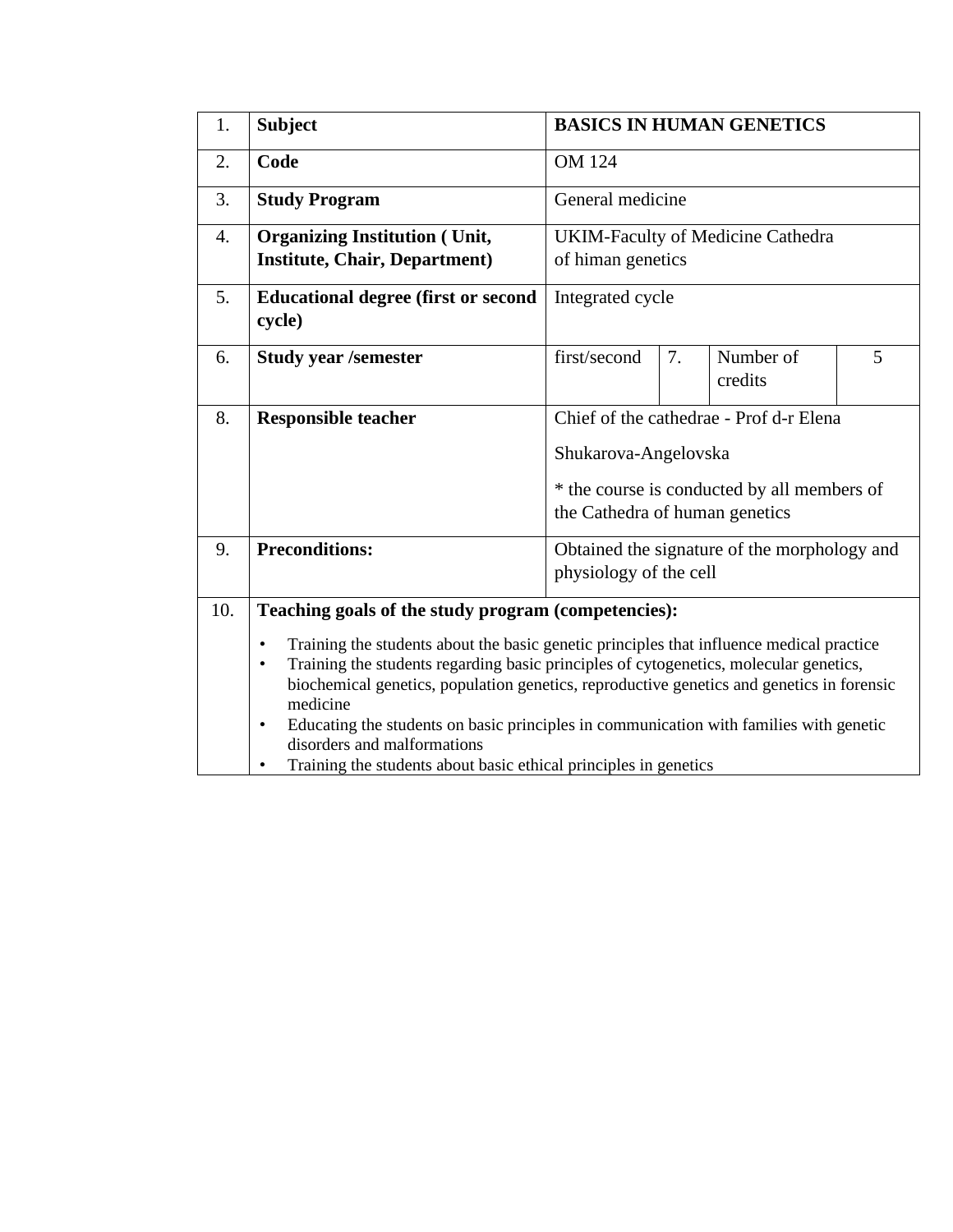| 11. | Contents of the study program:                                                                                                                                                                                                                                                                                                                                                                                                                                                                                                                                                                                                                                                                                                                                                                                                                                                                                                                                                                                                                                                                                                                                                                                                                                                                                                                                                                                                                                                                                                                                                                                                                                                                                                                                                                                                                                                                                                        |              |                                                                                                   |                                                                                                            |                                                |  |  |  |
|-----|---------------------------------------------------------------------------------------------------------------------------------------------------------------------------------------------------------------------------------------------------------------------------------------------------------------------------------------------------------------------------------------------------------------------------------------------------------------------------------------------------------------------------------------------------------------------------------------------------------------------------------------------------------------------------------------------------------------------------------------------------------------------------------------------------------------------------------------------------------------------------------------------------------------------------------------------------------------------------------------------------------------------------------------------------------------------------------------------------------------------------------------------------------------------------------------------------------------------------------------------------------------------------------------------------------------------------------------------------------------------------------------------------------------------------------------------------------------------------------------------------------------------------------------------------------------------------------------------------------------------------------------------------------------------------------------------------------------------------------------------------------------------------------------------------------------------------------------------------------------------------------------------------------------------------------------|--------------|---------------------------------------------------------------------------------------------------|------------------------------------------------------------------------------------------------------------|------------------------------------------------|--|--|--|
|     | <b>Theoretical course:</b><br>Basics of human genetics - organization of prokaryotic and eukaryotic DNA, nuclear and<br>non-nuclear DNA, basic processes of replication, transcription and translation, regulation<br>of gene expression and signaling, gene mapping in prokaryotes and eukaryotes,<br>recombinant DNA cloning, basics of cytogenetics, chromosome organization, frequent<br>chromosomal aberrations, cell cycle and mitotic and meiotic division, and errors in their<br>behavior, cellular and molecular basis of heredity, Mendelian genetics, nonmendelian<br>inheritance - complex and multifactorial inheritance genetic factors in common diseases.<br>Mapping and identification of genes for monogenetic diseases. Developmental genetics<br>and processes that disrupt embryonic development. Mutations- types, ways of occurrence<br>and systems for repair of the DNA. Molecular and biochemical basis of genetic diseases.<br>Basics of onkogenetics and immunogenetics. New technologies and future possibilities for<br>gene therapy. Prenatal and postnatal genetic testing of inherited and genetic conditions,<br>ethical aspects of genetic examinations. Practical course:<br>Methods of genetic analysis - DNA extraction, methodts for detecting of known and<br>$\bullet$<br>unknown mutations and polymorphisms. Methods of writing and interpretation of the<br>results. Basics in cytogenetics - performing karyotype, staining methods, FISH, detection<br>of chromosomal aberrations. Interpretation of the mendelian and nonmendelian<br>inheritance, interpretation of the types of the mutations, oncogene changes. Screening<br>methods in the population-methods and organisation.<br>Basics in dysmorphology and clinical recognition of the syndrome and<br>$\bullet$<br>multimalformations, methods for prenatal and postnatal detection of malformations,<br>genetic counseling. |              |                                                                                                   |                                                                                                            |                                                |  |  |  |
| 12. | Methods of studying: Integrated lecturers, practical tutorials/seminars                                                                                                                                                                                                                                                                                                                                                                                                                                                                                                                                                                                                                                                                                                                                                                                                                                                                                                                                                                                                                                                                                                                                                                                                                                                                                                                                                                                                                                                                                                                                                                                                                                                                                                                                                                                                                                                               |              |                                                                                                   |                                                                                                            |                                                |  |  |  |
| 13. | Total no. of hours:                                                                                                                                                                                                                                                                                                                                                                                                                                                                                                                                                                                                                                                                                                                                                                                                                                                                                                                                                                                                                                                                                                                                                                                                                                                                                                                                                                                                                                                                                                                                                                                                                                                                                                                                                                                                                                                                                                                   |              |                                                                                                   | 150 hours: 30 theoretical lecturers, 30<br>practical tutorials, 90 hours home learning<br>and seminar work |                                                |  |  |  |
| 14. | Distribution of the available time                                                                                                                                                                                                                                                                                                                                                                                                                                                                                                                                                                                                                                                                                                                                                                                                                                                                                                                                                                                                                                                                                                                                                                                                                                                                                                                                                                                                                                                                                                                                                                                                                                                                                                                                                                                                                                                                                                    |              |                                                                                                   |                                                                                                            |                                                |  |  |  |
| 15. | <b>Type of educational</b><br>activity                                                                                                                                                                                                                                                                                                                                                                                                                                                                                                                                                                                                                                                                                                                                                                                                                                                                                                                                                                                                                                                                                                                                                                                                                                                                                                                                                                                                                                                                                                                                                                                                                                                                                                                                                                                                                                                                                                | 15.1<br>15.2 | Lectures-theoretical<br>course<br>Practicals (laboratory,<br>clinical),<br>seminars, team<br>work |                                                                                                            | 30 hours<br>30hours                            |  |  |  |
| 16. | Other types of<br>activities                                                                                                                                                                                                                                                                                                                                                                                                                                                                                                                                                                                                                                                                                                                                                                                                                                                                                                                                                                                                                                                                                                                                                                                                                                                                                                                                                                                                                                                                                                                                                                                                                                                                                                                                                                                                                                                                                                          | 16.1         | Project assignments                                                                               |                                                                                                            | depending on the interest of<br>student /hours |  |  |  |
|     |                                                                                                                                                                                                                                                                                                                                                                                                                                                                                                                                                                                                                                                                                                                                                                                                                                                                                                                                                                                                                                                                                                                                                                                                                                                                                                                                                                                                                                                                                                                                                                                                                                                                                                                                                                                                                                                                                                                                       | 16.2         | Individual tasks                                                                                  |                                                                                                            | depending on the interest of<br>student /hours |  |  |  |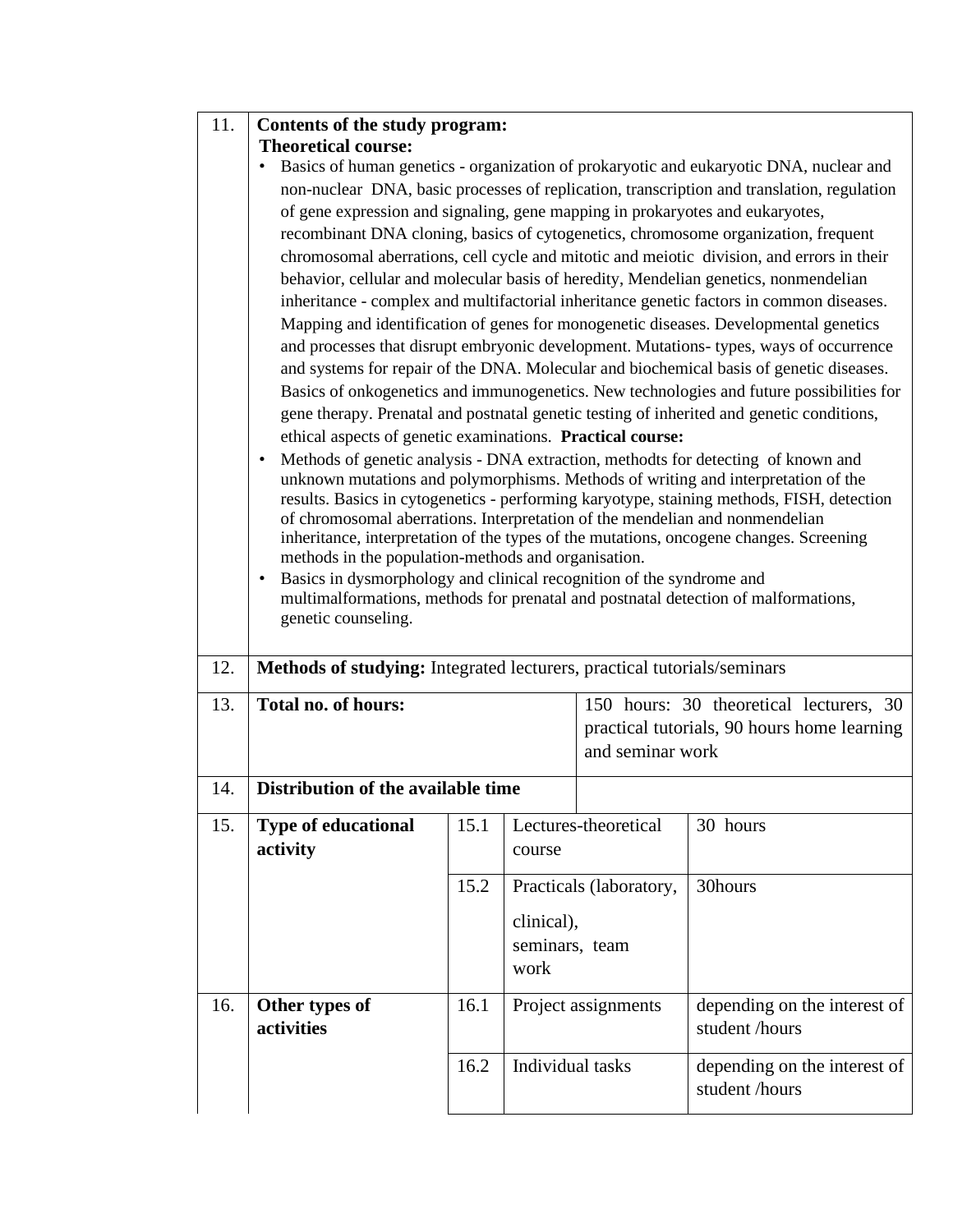| 17. |                                                                    |                                                               | 16.3             | Home studying                                                                                                                                     | 90 hours                 |                            |  |  |
|-----|--------------------------------------------------------------------|---------------------------------------------------------------|------------------|---------------------------------------------------------------------------------------------------------------------------------------------------|--------------------------|----------------------------|--|--|
|     | <b>Assessment of knowledge:</b><br>points                          |                                                               |                  |                                                                                                                                                   |                          |                            |  |  |
|     | 17.1<br><b>Tests</b>                                               |                                                               |                  | 3 Continuous tests<br>total points                                                                                                                |                          |                            |  |  |
|     |                                                                    |                                                               |                  |                                                                                                                                                   | min                      | max                        |  |  |
|     |                                                                    |                                                               |                  | Colloquium 1                                                                                                                                      | 5                        | 15                         |  |  |
|     |                                                                    |                                                               |                  | Colloquium 2                                                                                                                                      | 5                        | 15                         |  |  |
|     |                                                                    |                                                               |                  | Colloquium 3                                                                                                                                      | $\tau$                   | 20                         |  |  |
|     | Final exam                                                         |                                                               |                  |                                                                                                                                                   | min                      | maks                       |  |  |
|     |                                                                    |                                                               |                  | Theoretical test                                                                                                                                  | 30                       | 50                         |  |  |
|     |                                                                    |                                                               |                  | Oral exam                                                                                                                                         | 21                       | 36                         |  |  |
|     |                                                                    |                                                               |                  | If the student passes all 3 continuous tests with<br>minimal points (min 60% of the sum of all 3<br>tests), he can pass directly on the oral exam |                          |                            |  |  |
|     | 17.2 Seminar work/project                                          |                                                               |                  |                                                                                                                                                   | min.-                    |                            |  |  |
|     |                                                                    | max. (presentation: written Seminar works<br>points and oral) |                  |                                                                                                                                                   |                          | .                          |  |  |
|     | 17.3                                                               | Active participation                                          |                  |                                                                                                                                                   |                          | min.-                      |  |  |
|     |                                                                    |                                                               | Practical course | Theoretical course                                                                                                                                | points 1-3<br>points 4-7 |                            |  |  |
| 18. |                                                                    | Knowledge assessment                                          |                  | up to 59 points                                                                                                                                   | $5$ (five) F criteria:   | 60<br>to                   |  |  |
|     |                                                                    |                                                               |                  | 68 points $6$ (six) E (points/grade) 69 to 76 points                                                                                              | $7$ (seven) D            |                            |  |  |
|     |                                                                    |                                                               |                  | 77 to 84 points                                                                                                                                   |                          | $8$ (eight) C              |  |  |
|     |                                                                    |                                                               |                  | 85 to 92 points<br>93 to 100 points                                                                                                               |                          | 9 (nine) B<br>$10$ (ten) A |  |  |
| 19. |                                                                    | Criteria for obtaining a                                      |                  | Conditional criteria for assessment of knowledge:<br>signature and taking the For gaining the signiture student s are oblidged to                 |                          |                            |  |  |
|     | attend final exam practical teaching with minimal points.<br>exam. |                                                               |                  | To access to the oral exam the student should<br>pass predicted continuous check-ups or gain<br>minimum 60% of points from the written            |                          |                            |  |  |
|     |                                                                    |                                                               |                  |                                                                                                                                                   |                          |                            |  |  |
|     |                                                                    |                                                               |                  |                                                                                                                                                   |                          |                            |  |  |
|     |                                                                    |                                                               |                  |                                                                                                                                                   |                          |                            |  |  |

max.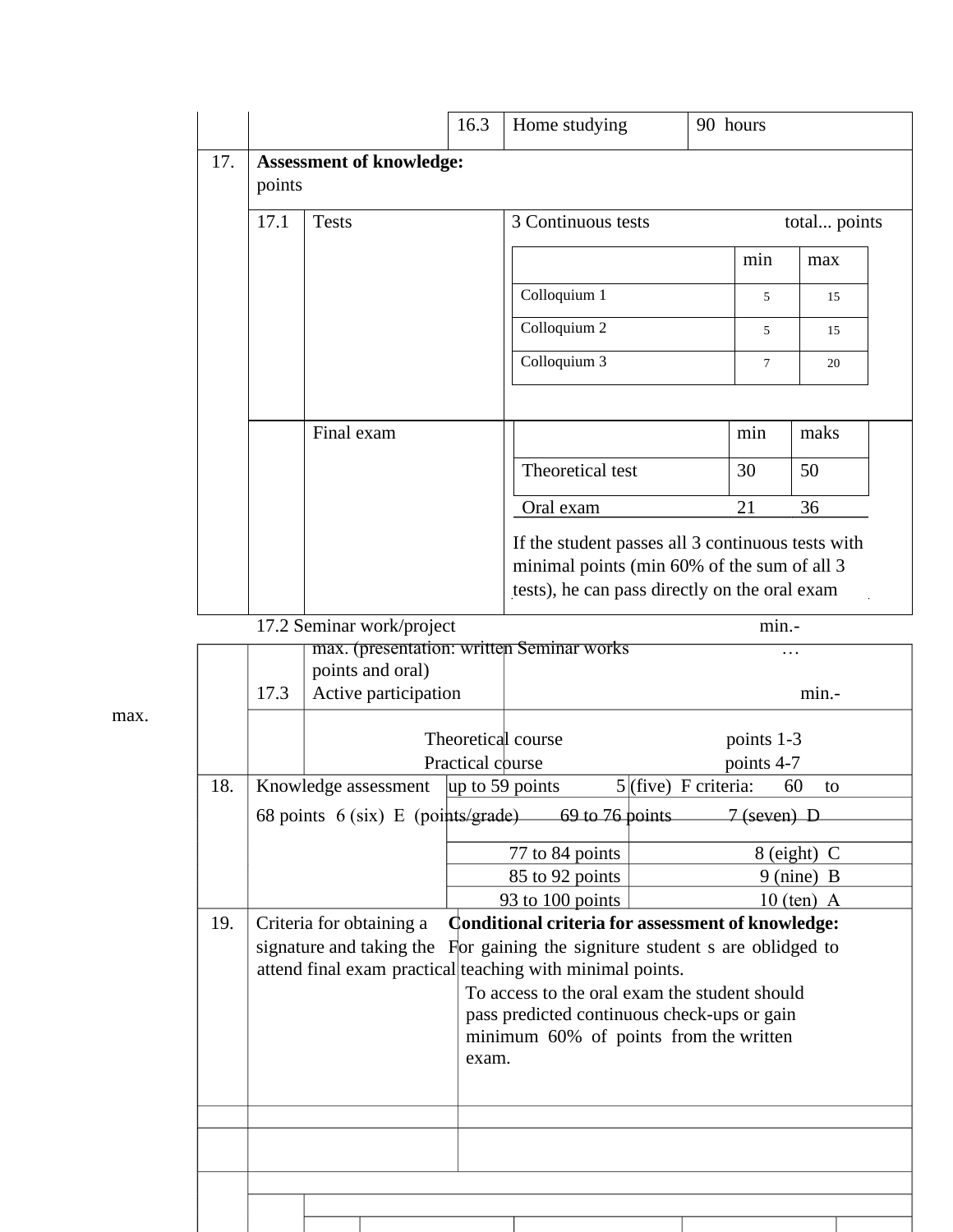The evaluation of the subject is formed according to the above mentioned scoring, based on the sum of the points of all activities.

- 20. Language of the course Macedonian, English
- 21. Method for evaluation of Anonymous student's evaluation of the subject, teachers the quality of education and collaborators involved in the educational activities
- 22. Literature

|              |                | Mandatory textbooks          |                                                                    |                                                         |  |  |  |
|--------------|----------------|------------------------------|--------------------------------------------------------------------|---------------------------------------------------------|--|--|--|
|              |                | Author                       | Title                                                              | Publisher Year                                          |  |  |  |
|              | $\mathbf{1}$   | Prof d-r M.<br>2013          | Medical genetics                                                   | University<br>'Curil                                    |  |  |  |
|              |                | Kocova and                   | and Methodius' associates                                          |                                                         |  |  |  |
|              | $\overline{2}$ | Doz d-r A.                   | Authorized                                                         | 2014                                                    |  |  |  |
|              |                | Petlickovski                 | lecturers                                                          |                                                         |  |  |  |
|              | 3              | Prof d-r M.                  |                                                                    | Practicum of University 'Curil 2009 22.1                |  |  |  |
|              |                | Spiroski                     | human genetics 1                                                   | Methodius'<br>and                                       |  |  |  |
|              |                |                              |                                                                    | Madical faculty,                                        |  |  |  |
|              |                |                              |                                                                    | Skopje                                                  |  |  |  |
|              | $\overline{4}$ |                              |                                                                    | Проф Др М. Practicum of University 'Curil 2009 Кочова и |  |  |  |
|              |                | faculty,                     |                                                                    | human genetics 2 and Methodius' соработници Madical     |  |  |  |
|              |                | Skopje                       |                                                                    |                                                         |  |  |  |
|              | 5              |                              |                                                                    |                                                         |  |  |  |
|              |                | <b>Additional literature</b> |                                                                    |                                                         |  |  |  |
|              |                | Author                       | Title                                                              | Publisher Year                                          |  |  |  |
|              |                |                              |                                                                    |                                                         |  |  |  |
|              | $\mathbf{1}$   | Mueller, R.F. and            | Emery's Elements                                                   | Elsiever<br>1998                                        |  |  |  |
|              |                | Young, I.D.                  | of Medical                                                         |                                                         |  |  |  |
|              |                |                              | Genetics.                                                          |                                                         |  |  |  |
|              |                |                              | $10^{th}$ ed.                                                      |                                                         |  |  |  |
|              |                |                              |                                                                    |                                                         |  |  |  |
| 22.2<br>2007 | $\overline{2}$ |                              | Strachan T, Read Human Molecular <sup>th</sup> ed. Oxford journals |                                                         |  |  |  |
|              |                | A                            | Genetics 4                                                         |                                                         |  |  |  |
|              | 3              | Gardner RM, Chromosome       |                                                                    | <b>Oxford University</b>                                |  |  |  |
|              |                | 1996 Sutherland GR           | abnormalities and                                                  | Press                                                   |  |  |  |
|              |                | genetic counseling,          |                                                                    |                                                         |  |  |  |